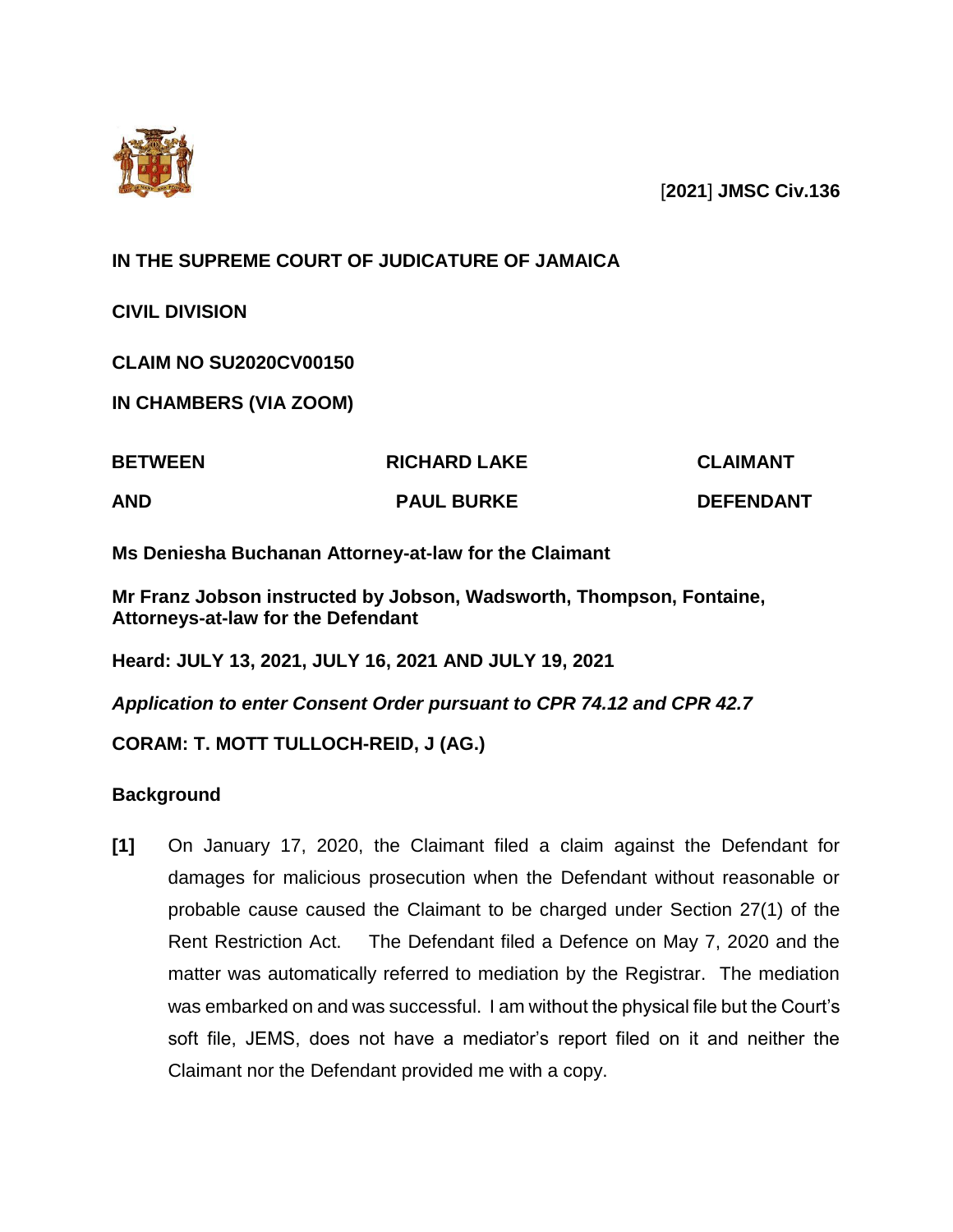- **[2]** On February 15, 2021, the Claimant filed an application for judgment to be entered against the Defendant in the terms of the undated Mediation Settlement Agreement which arose out of the mediation. The Mediation Settlement Agreement is exhibited to the Affidavit of Ms Buchanan which was filed in support of the Notice of Application. Mr Jobson objected to the use of the words "*judgment be entered into against the Defendant*". He argues that that goes against the terms of the agreement as one of the bases on which the agreement was made was that neither party admitted liability, fault or error (see paragraph 3 of the Mediation Settlement Agreement). Ms Buchanan agreed that this was so and stated that the Claimant had no difficulty if the order was reworded to satisfy that term in the agreement.
- **[3]** The gist then of the application is for the Mediation Settlement Agreement to be put into the form of an order in keeping with the requirement of CPR 74.12(1). CPR 74.12(1) reads as follows:

*"Where an agreement has been reached, the court must make an order in the terms of the report [pursuant to rule 42.7]".*

CPR 42.7(5) provides

"*Where this rule applies the order must be –*

- *(a) drawn in the terms agreed;*
- *(b) expressed as being "By Consent"*
- *(c) signed by the attorney-at-law acting for each party to whom the order relates; and*
- *(d) filed at the registry for sealing."*
- **[4]** Both parties agree that there was an agreement arrived at, at the mediation. This brought into play CPR 74.12(1) and CPR 74.12(1) makes CPR 42.7 relevant to this matter. The court must make an order in the terms of the agreement. CPR 42.7(5) also uses the word "must" and "must" is mandatory. In **Magwall Jamaica**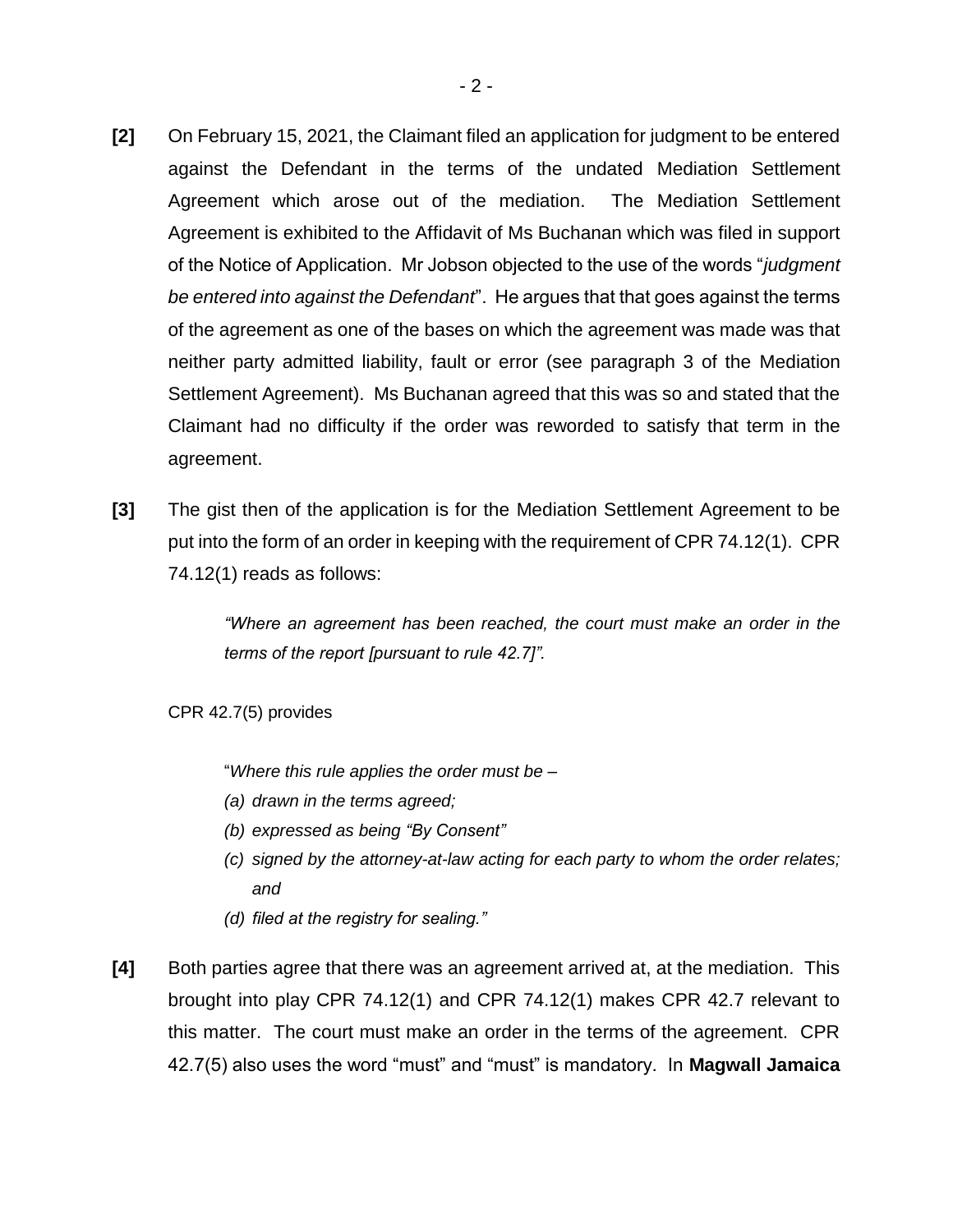**Limited and ors v Glenn Clydesdale and anor [2013] JMCA Civ 4** Panton P at paragraph 9 of the judgment in referring to both rules, said that

*"Where an agreement has been reached, the court must make an order in terms of the report."*

In the case of **Patrick Allen v Theresa Allen [2018] JMCA Civ 16** Phillips JA in examining the same parts of the CPR had this to say at paragraph 62 of the judgment:

*"…once the court is satisfied that there is an agreement, which it can do by examining the mediator's report and the executed mediation agreement submitted with the report, the rules mandate that the court make an order in terms of the report (which by extension would incorporate the agreement), which is a consent order."*

- **[5]** Phillips JA in referring to the case of **Neville Atkinson v Olamae Hunt [2015] JMSC Civ 14** said that she agreed with King J who said that a consent order made pursuant to CPR 74.12(1) and 42.7 is "*a mere administrative act*" and that "*the court would, therefore, only be giving its imprimatur to the agreement*."
- **[6]** The issue I am faced with did not present itself to the judges in the cases in which the parties are relying on. The issue is not whether the mediation agreement should be varied as was the case in **Tiffany Barrett (a minor who sues by her mother and next friend Shirley Hinds-Smith) v Suzette Ann Marie Desouza and anor [2014] JMSC Civ 25** or where the terms of the mediation agreement were to be kept confidential as was the case in **Magwall Jamaica Limited and ors v Glenn Clydesdale and anor [2013] JMCA Civ 4.** The issue I am asked to consider is whether the Court should make an order pursuant to CPR 74.12(1) and 42.7 in circumstances where Clause 8 of the Mediation Settlement Agreement provides as follows: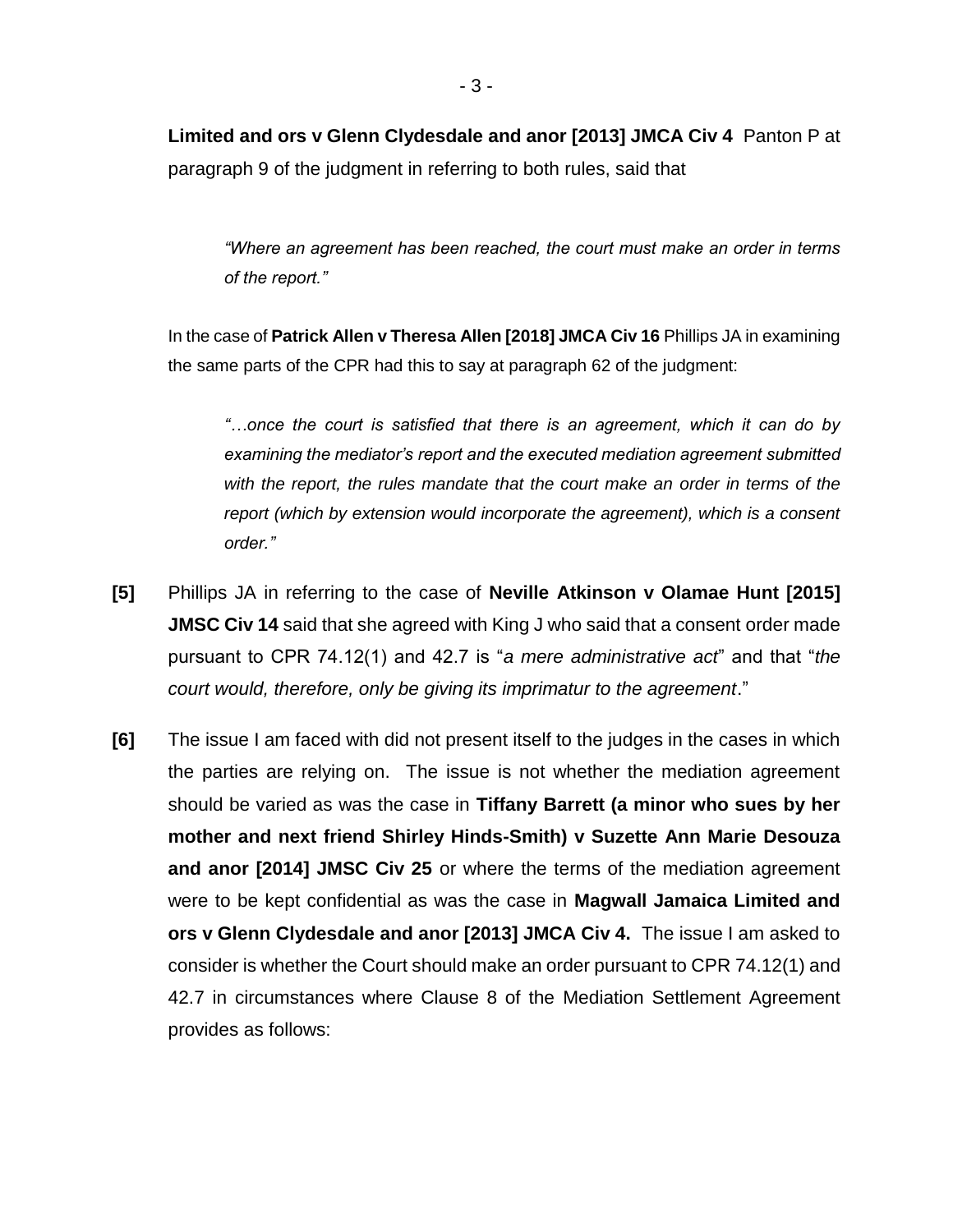*"Upon payment to the Claimant of the full amount due hereunder and receipt of the agreed Statement signed by the Defendant the Claimant shall withdraw his Claim herein with no order as to costs".*

- **[7]** Both the Claimant's and the Defendant's attorneys-at-law agree that clauses 6 and 7 of the Mediation Settlement Agreement, which required payment of money and delivering of a Statement have been complied with. What they disagree on is the next step forward. Ms Buchanan is of the view that the Court must now make a Consent Order pursuant to CPR 74.12(1). Mr Jobson is of the view that the Claimant, having now been satisfied, should withdraw the claim as was agreed.
- **[8]** Ms Buchanan argues that Clause 8 of the Mediation Settlement Agreement is not a bar for Consent Judgment to be entered. She relied on the case of **Gayle v Miletic 2009 HCV 03497** the decision of Beswick J made on March 29, 2011. In that case the Court held that the mediation agreement was merely a contract and could not be enforced until there was a Court Order. In the case before me, the terms agreed have already been satisfied. Monies were paid and a statement given. There would therefore be nothing left to enforce. I wonder therefore at the Claimant's insistence to have the Order. It is not likely that he will need the Court's assistance to enforce the judgment if the Defendant defaults because for all intents and purposes, the issue which was the subject of the claim has been settled.
- **[9]** I understood the spirit of Clause 8 of the Mediation 'Settlement Agreement to say that after the money was paid and the statement given, the Claimant would withdraw the claim against the Defendant. I would have expected that a Joint Notice of Discontinuance or a Notice of Discontinuance would be filed. Ms Buchanan argues against this. She says what is required is the Consent Order, and then the claim would be withdrawn. I imagine that the terms of the Mediation Settlement Agreement were so drafted so that the terms would remain confidential. Ms Buchanan however submits that that language was missing from the Mediation Settlement Agreement and so the terms need not be private.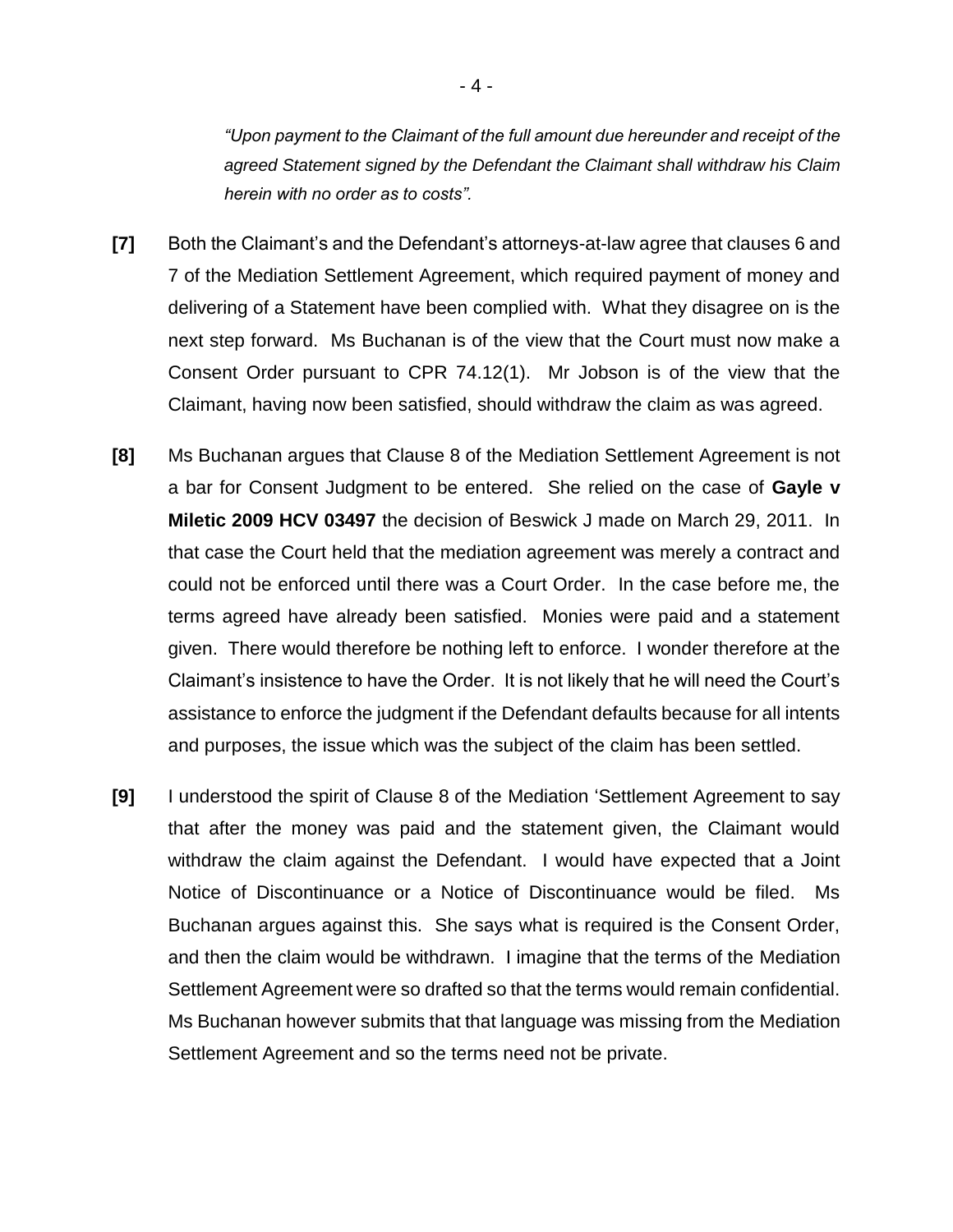- **[10]** Mr Jobson says if the Consent Order is filed the claim cannot be withdrawn because there must be a claim associated with the order. The basis for the consent order is for the purpose of enforcing a judgment so that there is no need to start a claim for breach of contract on the mediation agreement where the terms are not obeyed. Since the Defendant has fulfilled his obligations, what would the purpose of the Consent Order be? I am sympathetic to the Defendant's position.
- **[11]** The cases referred to in the submissions of Mr Jobson spoke more to the varying of an order rather than to the procedure to be followed in the instance that there was a mediation agreement. At paragraph 21 of the decision of **Cordell Green v Kingsley Stewart [2014] JMSC Civ 26** Edwards J said

*"Where settlement has been agreed, the parties must decide how to record it and how it will be enforced if either party does not abide by its terms. Where a case is settled in advance of a hearing each party has a responsibility to inform the court. The settlement itself can be viewed as a contract, so is binding even if it is not made into a formal order of the court. The agreements should deal with future status of the claim; whether there should be final judgment in favour of one party, whether the claim should be dismissed or a stay granted or whether the claim should be withdrawn and notice of discontinuance filed…* (my emphasis)".

- **[12]** The parties in the case before me agreed to the withdrawal of the claim but went no further and that is why the Defendant has found himself in the position he has found himself in today. Had he paid attention to the mandatory nature of parts 74.12(1) and 42.7 of the CPR, he would have been more careful in crafting the agreement so that not only would he have agreed to the withdrawal of the claim but he would have insisted on:
	- a. a notice of discontinuance being filed; and
	- b. the terms of the mediation agreement being confidential, if that was what he had hoped to achieve.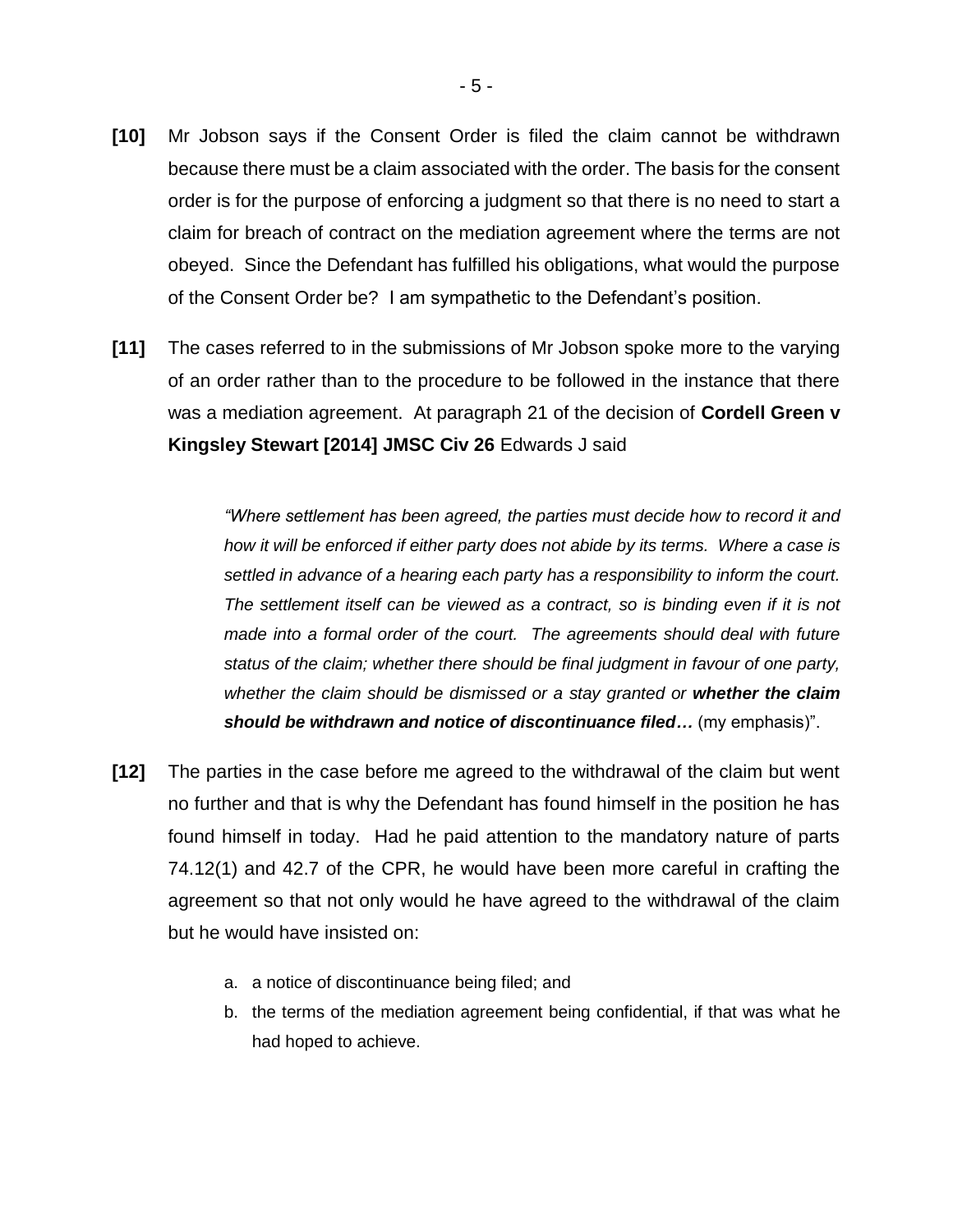Neither term being agreed to, I am bound by the requirement of CPR 74.12 and 42.7 and this is so notwithstanding the fact that the main terms agreed, which would have brought an end to the substantive claim, have been satisfied. I am also bound by the Court of Appeal decision in the **Patrick Allen case** which endorsed the position that once an agreement is reached, then the court should make an order in terms of the mediator's report (see paragraph 59 of the judgment). In order to properly discharge its functions pursuant to the CPR, the court must have regard to not only the mediator's report but to the mediation agreement signed by the parties (see paragraph 60 of the judgment). Once the court is satisfied that there is an agreement, the rules mandate the court to make an order in terms of the mediator's report which would incorporate the agreement. The order the court makes is the Consent Order (see paragraph 62 of the judgment).

- **[13]** Perhaps there should be some consideration to CPR 74.12 being amended so that it takes into account situations where there is a settlement agreement and the settlement terms have been complied with in full. In those situations, I am of the view that a Consent Order would not strictly be needed as there would be no need to seek enforcement orders against a defaulting party in the future. Perhaps the wording could be:
	- "*CPR 74.12(3) Where an agreement has been reached and the terms of the settlement agreement have been complied with, then the parties must file a Joint Notice of Discontinuance."*

Such wording would have prevented an outcome wherein what could be construed as an unnecessary order, is made.

**[14]** Mr Jobson submits that if the Consent Order is granted then it ought to read:

*"No admission of liability, fault or error has been acknowledged by either Party hereto, by consent, the Claimant shall withdraw his claim".*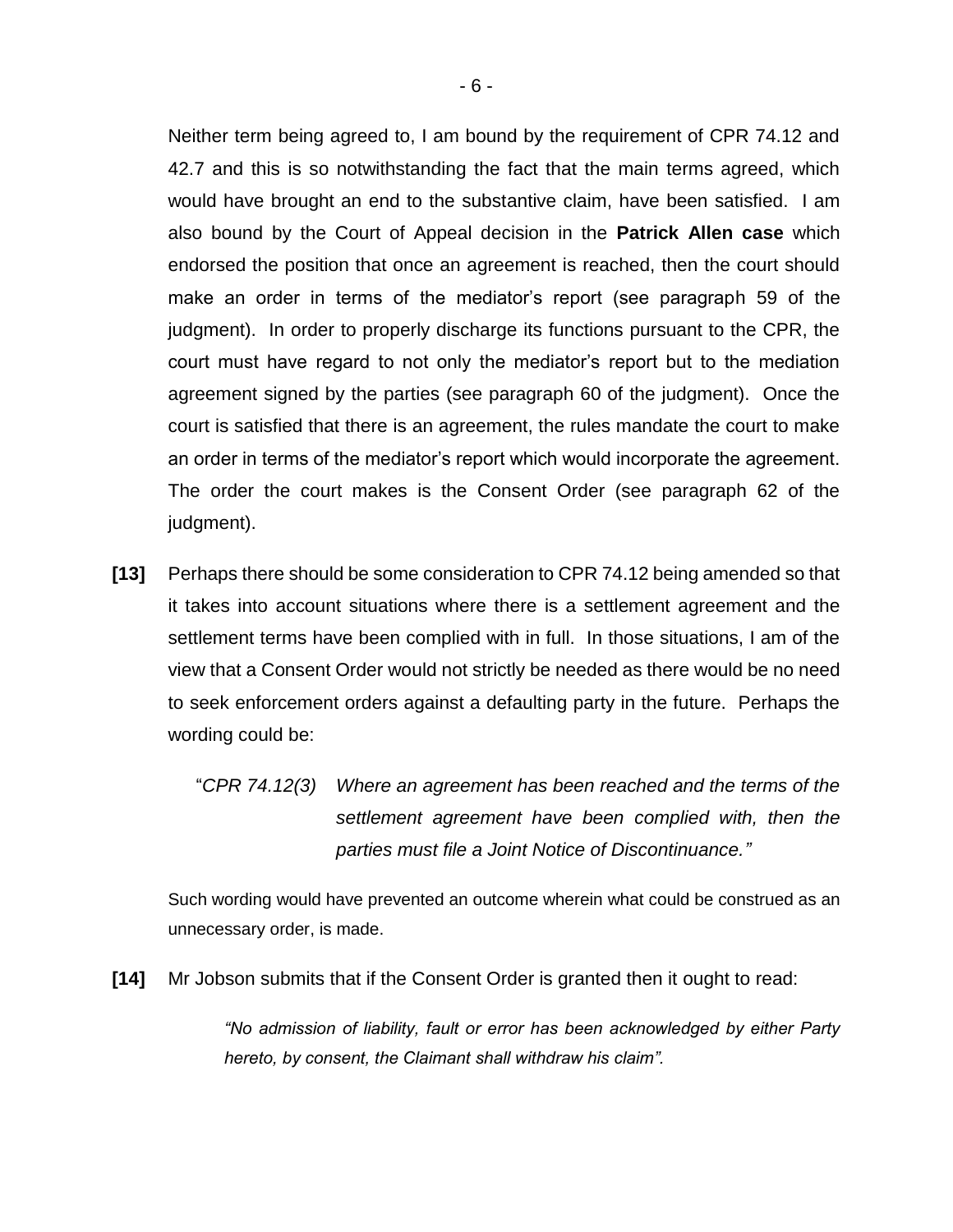Ms Buchanan's suggested wording is:

*"It is hereby ordered that judgment by consent [is] granted in terms of the undated Mediation Settlement Agreement of January 2021, with no order as to costs."*

In my view, neither option satisfies the requirement as set out in CPR 42.7(5)(a) and in the common law for the order to incorporate the mediation agreement. While the Claimant's application succeeds, I cannot accept the wording suggested and the Defendant's suggested wording does not consider the agreement in its entirety. I therefore order as follows:

BY CONSENT and in keeping with the undated Mediation Settlement Agreement entered into between the Claimant and the Defendant at the mediation held on December 7 and 15, 2020

- (a) Neither the Claimant nor the Defendant accepts liability, fault or error in the claim.
- (b) The Defendant shall pay to the Claimant the sum of \$750,000.00 on or before February 15, 2021.
- (c) The Defendant shall forthwith execute and deliver to the Claimant the Statement attached to the Mediation Settlement Agreement as Appendix A under cover of a letter the terms of which were agreed between the parties at Mediation on January 12, 2021, setting out the Defendant's view of the context of these proceedings and agrees that the said Statement may be used by the Claimant as the Claimant sees fit.
- (d) Upon payment to the Claimant of the full amount due hereunder and receipt of the agreed Statement signed by the Defendant, the Claimant shall withdraw his claim.
- (e) There shall be no order as to costs.